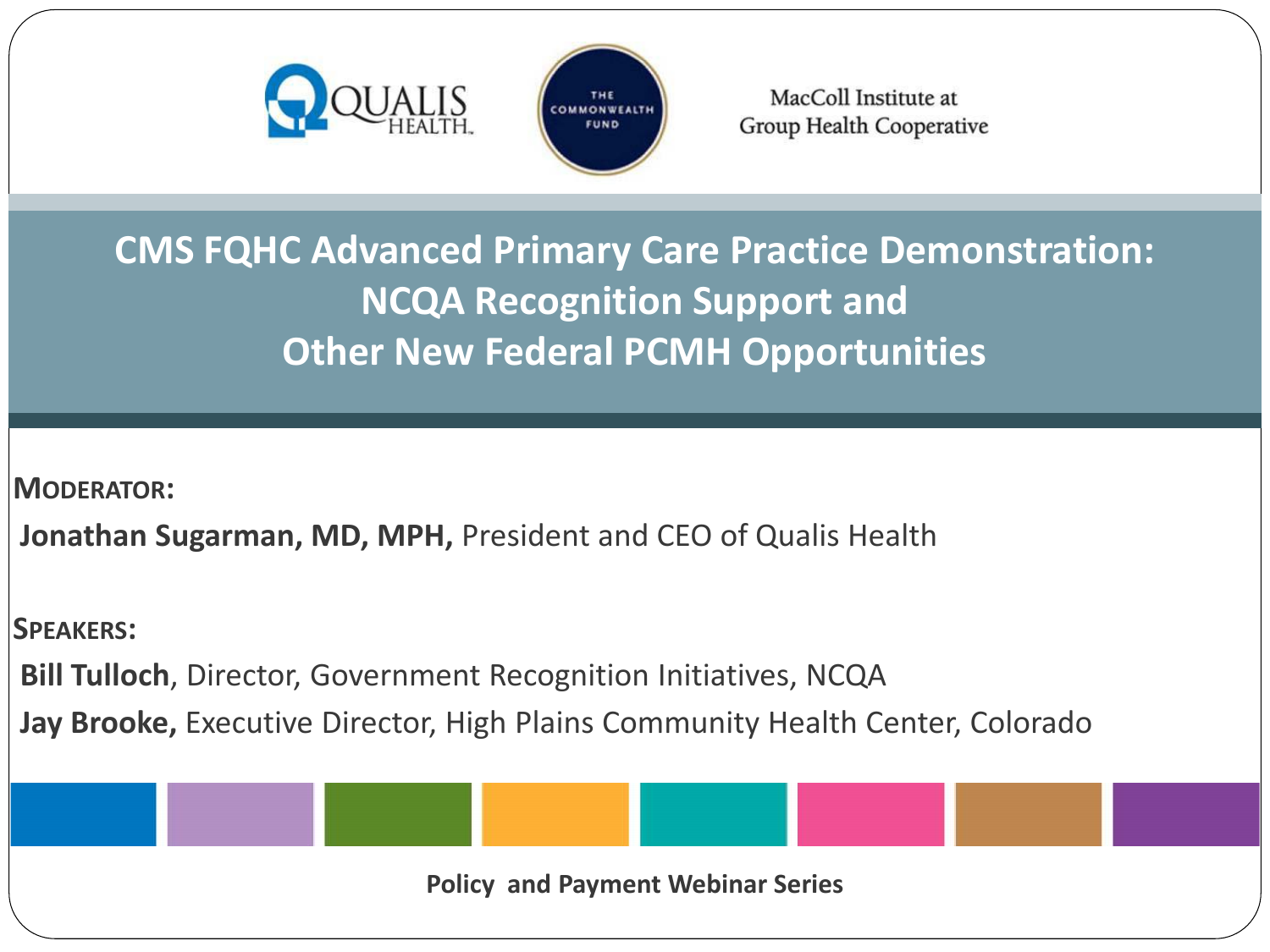#### **Safety Net Medical Home Initiative Sponsors and Co-Funders**





MacColl Institute at Group Health Cooperative







**NORTHWEST HEALTH** FOUNDATION







The Colorado Health Foundation<sup>®</sup>

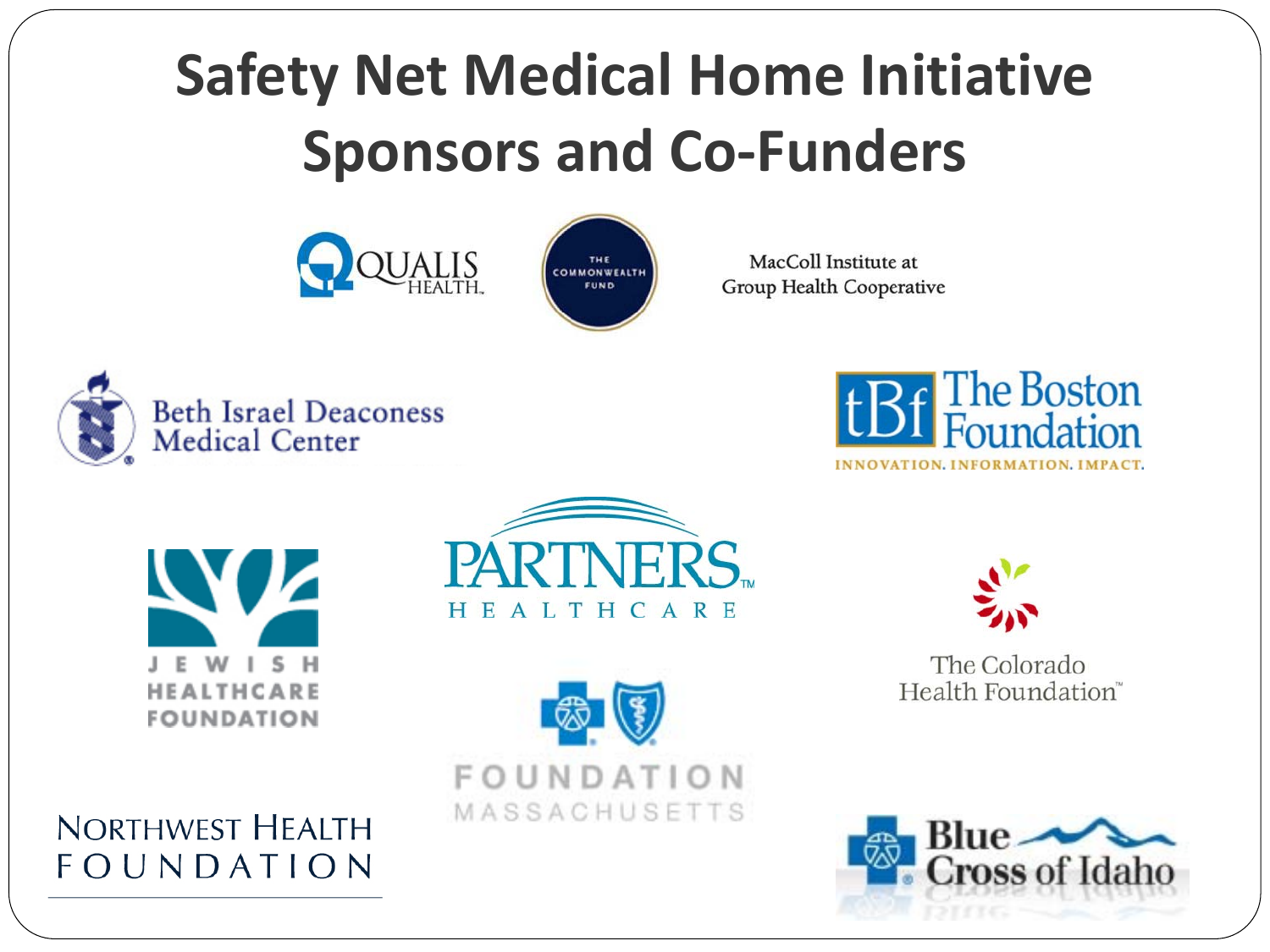# **NCQA and Government Patient-Centered Medical Home (PCMH) Initiatives**

#### **DO BOOD**

**William F. Tulloch Director, Government Recognition Initiatives**

**July 22, 2011**

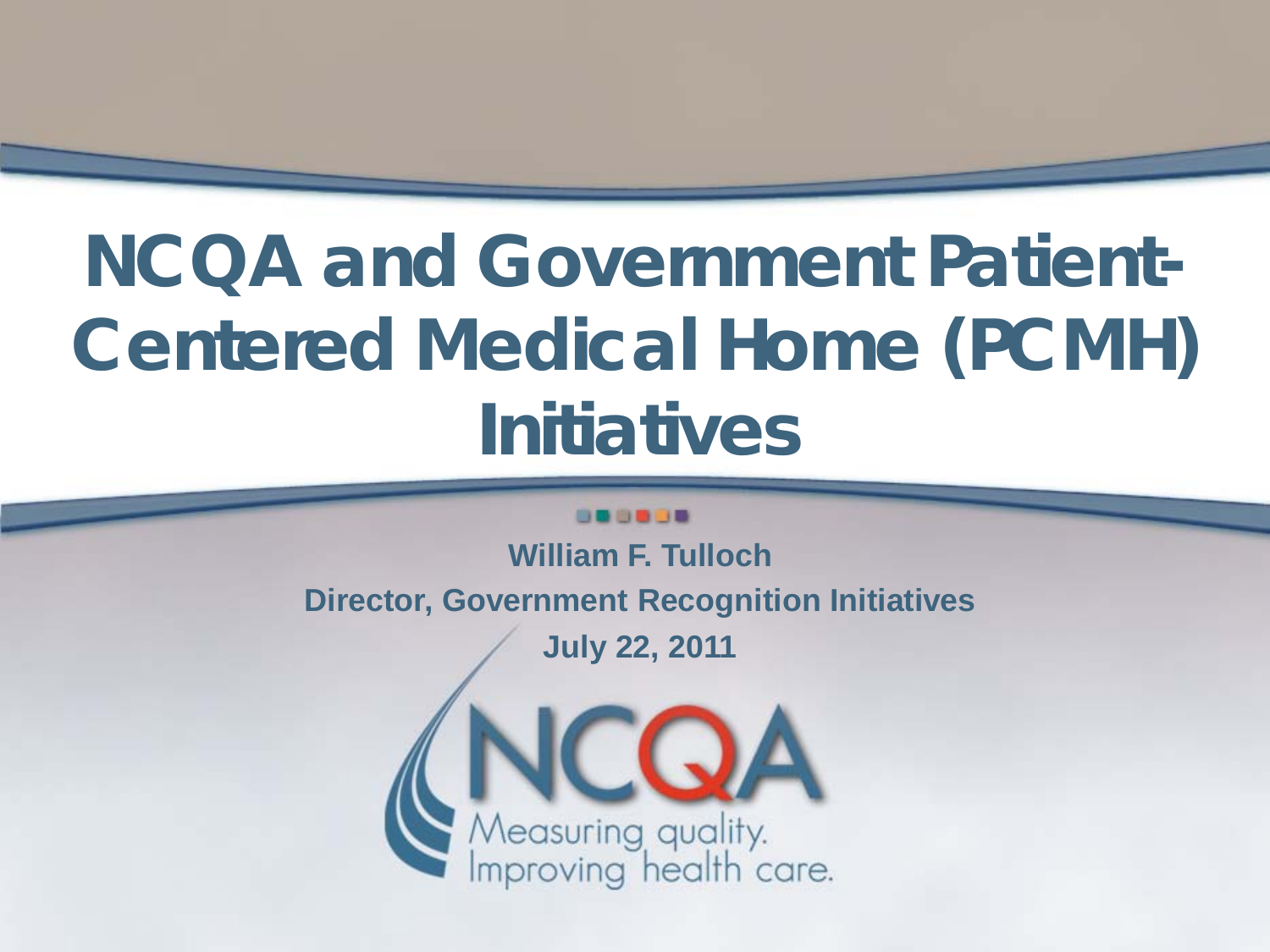### **National Committee for Quality Assurance NCQA**

**Private, independent non-profit health care quality oversight organization founded in 1990**

#### *MISSION*

*\_\_\_\_\_\_\_\_\_\_\_\_\_\_\_\_\_\_\_\_\_\_\_\_\_\_\_\_\_\_\_\_\_\_\_\_\_\_\_\_\_\_\_\_\_\_\_\_\_*

*To improve the quality of health care.*

#### *VISION*

*To transform health care through quality measurement, transparency, and accountability.*

**ILLUSTRATIVE PROGRAMS:**

*\_\_\_\_\_\_\_\_\_\_\_\_\_\_\_\_\_\_\_\_\_\_\_\_\_\_\_\_\_\_\_\_\_\_\_\_\_\_\_\_\_\_\_\_\_\_\_\_*

**\* HEDIS – Healthcare Effectiveness Data and Information Set**

**\* Health Plan Accreditation \* Clinician Recognition**

**\* Disease Management \* Wellness & Health Promotion Accreditation**

**\* Consumer Union's Health Plans Rankings \* Quality Dividend Calculator**

**<sup>2</sup> SNMHI July 22, 2011**

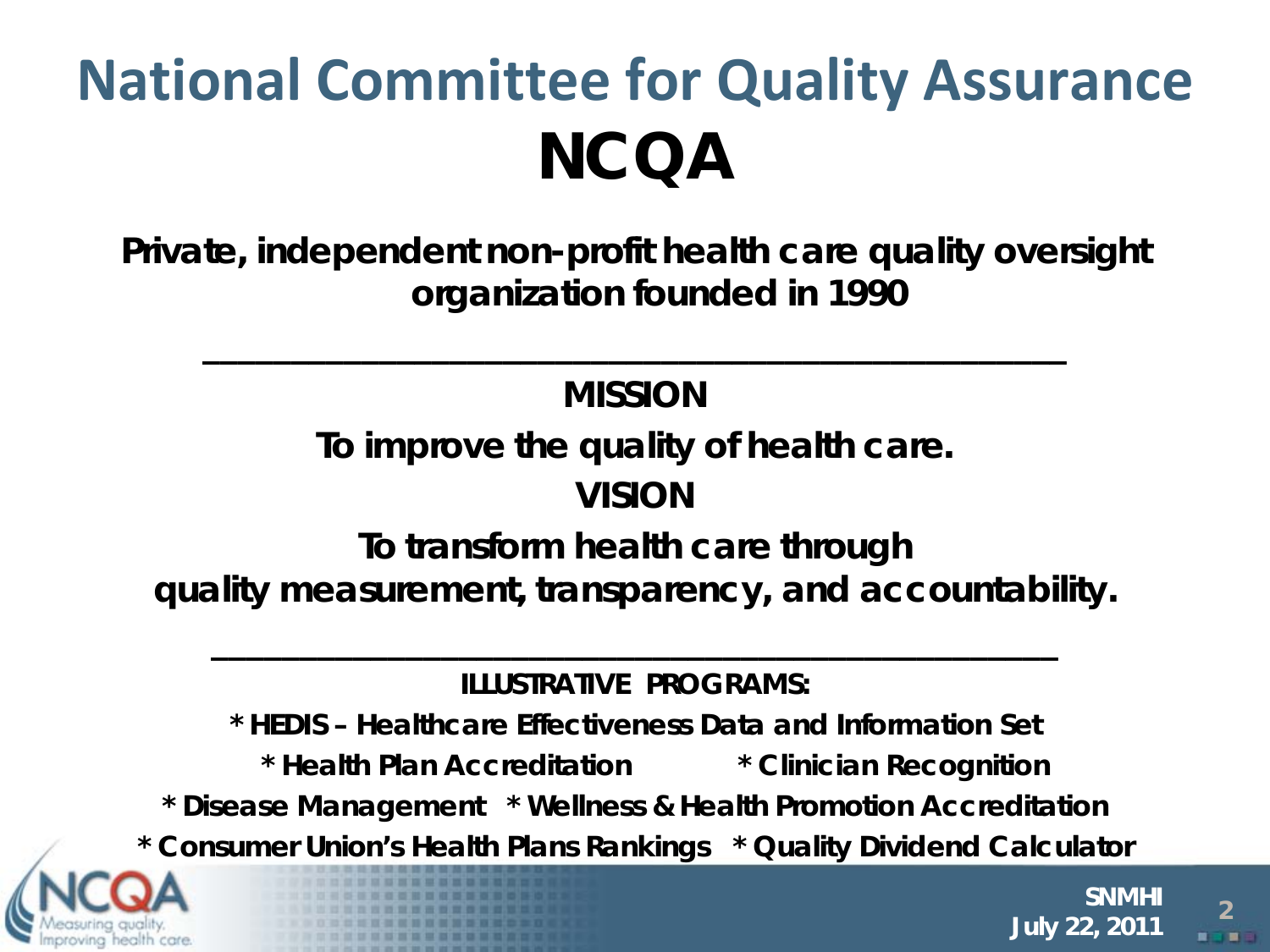#### **NCQA RECOGNITION PROGRAMS**

• **>25,443 Clinician Recognitions nationally across all Recognition programs (as of 3/31/11)**

#### • **Clinical programs**

- Diabetes Recognition Program (DRP)
- Heart/Stroke Recognition Program (HSRP)
- Back Pain Recognition Program (BPRP)

#### • **Practice process and structural measures**

- Physician Practice Connections (PPC) includes specialty practices
- Physician Practice Connections-Patient-Centered Medical Home (PPC-PCMH)
- NCQA Patient-Centered Medical Home (PCMH) 2011



**<sup>3</sup> SNMHI July 22, 2011**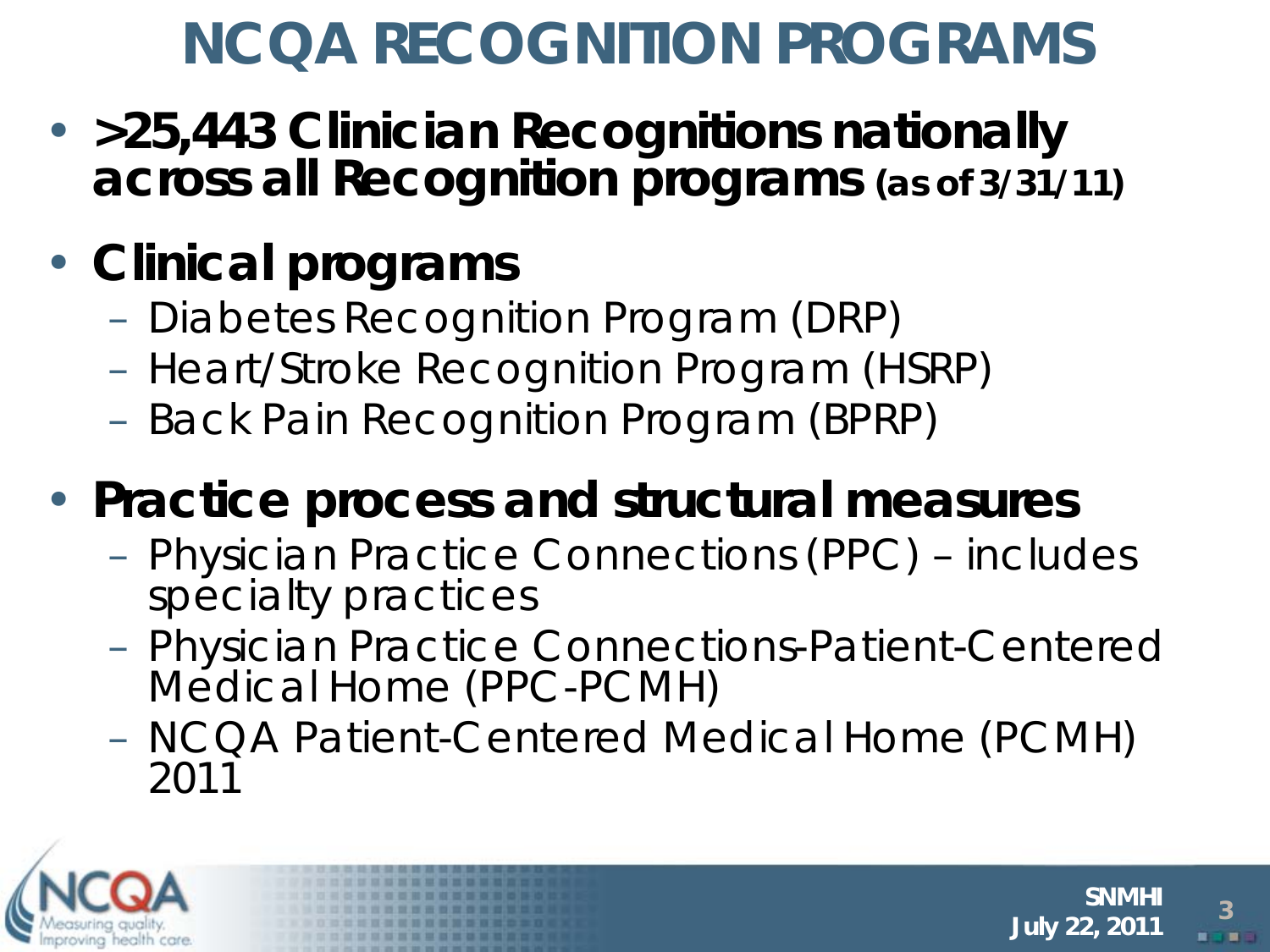#### **Government Recognition Initiatives and Projects**

- **Unit within NCQA's existing Recognition Programs created in 2010**
- **Focus on Federal and state government projects promoting Patient-Centered Medical Home (PCMH)/Advanced Primary Care Practice models**
- **Many projects flow from provisions within Health Care Reform**

**<sup>4</sup> SNMHI**

**July 22, 2011**

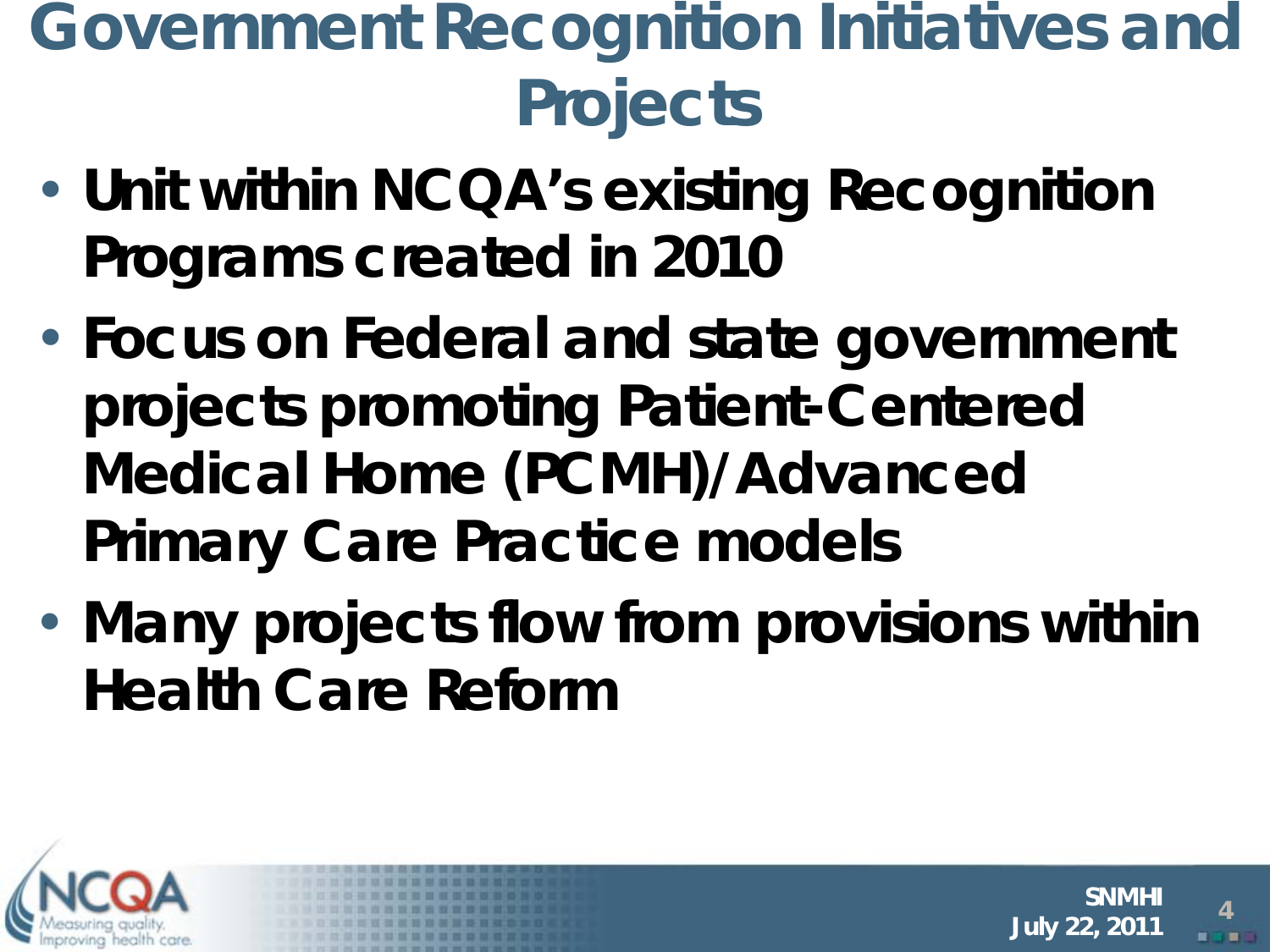## **Federal Initiatives with NCQA's PCMH**

#### • **HRSA Patient-Centered Medical Health Home Initiative**

- Focus on Community Health Centers serve rural, underserved, often nurse-led practices
- Covers Recognition costs and technical assistance
- Up to 500 Community Health Centers per year; 5 year contract
- **Military Health System - Military Treatment Facilities (MTF)**
	- Initially a PCMH self-assessment initially; then Recognition
	- 50 per year over 3 years
	- Includes: Internal Medicine, Family Practice, Pediatrics

#### • **CMS Advanced Primary Care Practice Demonstration**

- Federally Qualified Health Centers (FQHCs)
- 500 FQHCs in 3-year
- Track progress toward being a Medical Home
- CMS reimburses for managing Medicare beneficiaries



**<sup>5</sup> SNMHI July 22, 2011**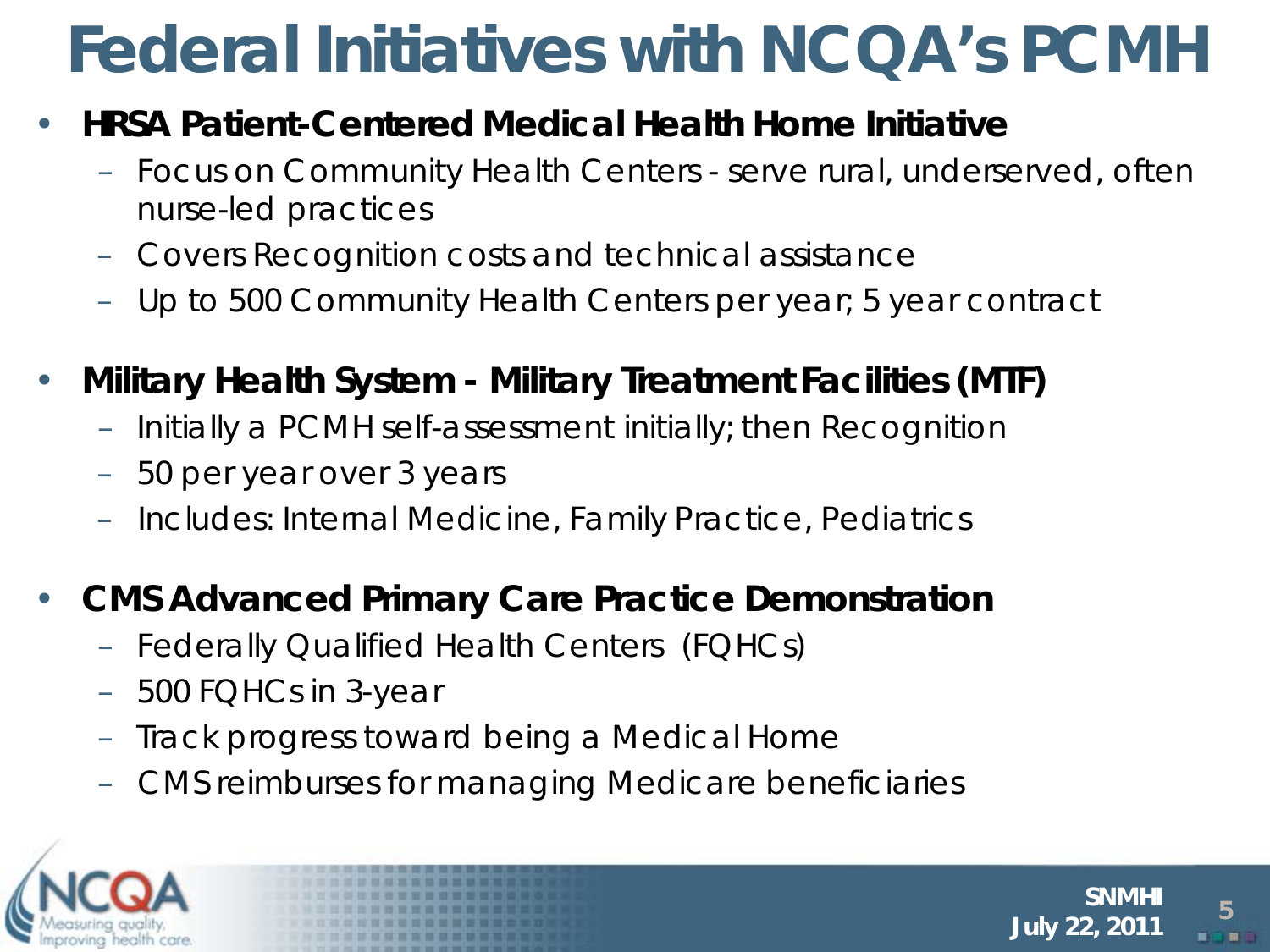#### **HRSA Patient-Centered Medical/Health Home Initiative**

- **Geared toward all HRSA grantees**
	- **"330" grant recipients**
- **Provides full monetary support for:**
	- **NCQA PCMH Survey Tool**
	- **Application fees for Recognition Survey**

**<sup>6</sup> SNMHI**

**July 22, 2011**

• **Provides Technical Assistance to participants**

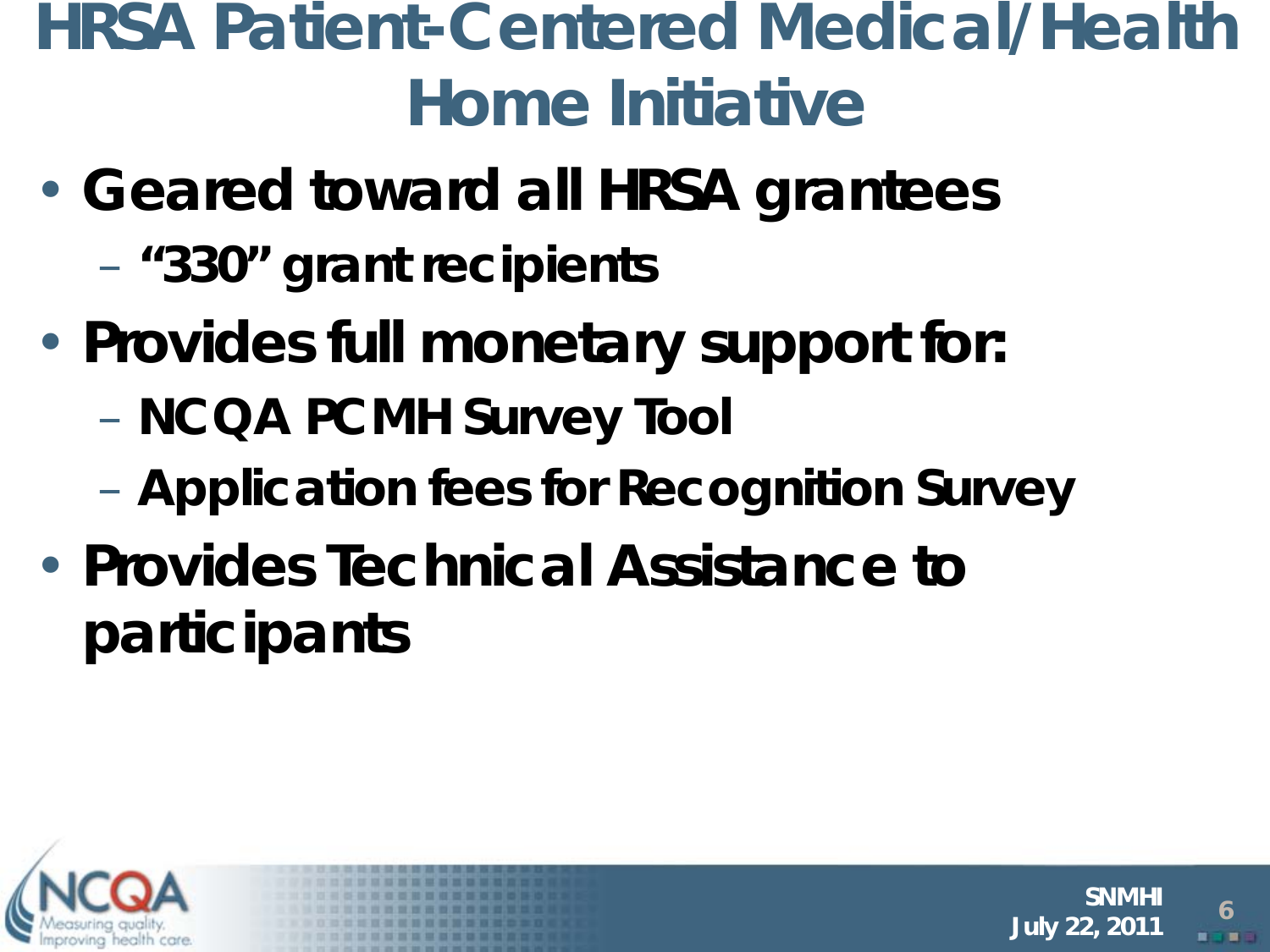#### **HRSA PCMHHI Technical Assistance**

- **Provide Technical Assistance through:**
	- **Monthly webinars**
		- •**Standards and ISS trainings**
	- **Adding mock survey/in-person trainings in 2nd half of the year**
		- •**Will provide additional assistance through analysis of actual organization documentation**

**<sup>7</sup> SNMHI**

**July 22, 2011**

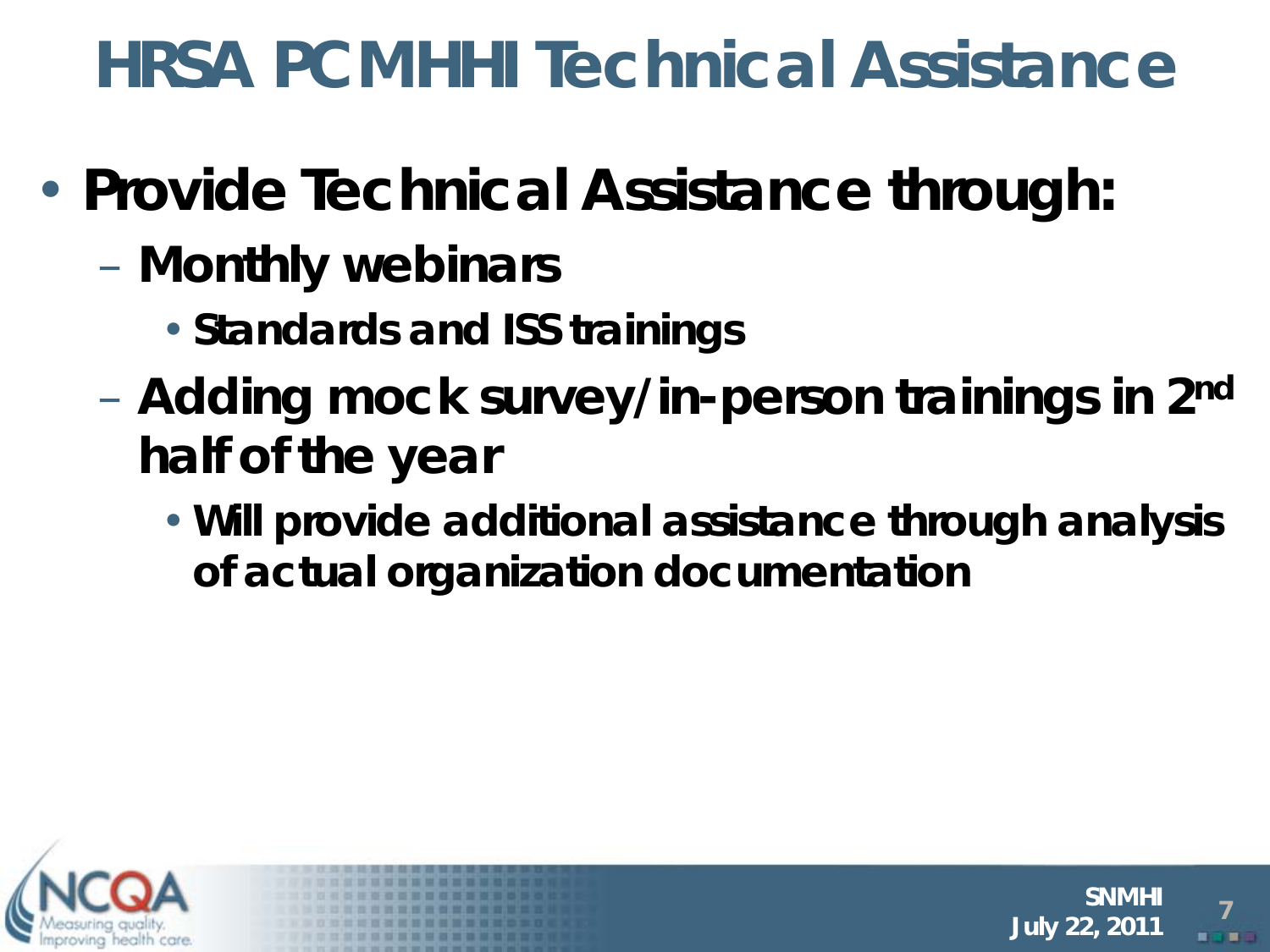#### **HRSA PCMHHI Process**

- **Organization submits Notice of Intent (NOI) to HRSA to participate**
- **HRSA evaluates NOI with local area project officer**
- **Informs NCQA when organization approved** 
	- **NCQA issues Survey Tool and on-line application access**
	- **Organization follows typical Recognition process**

**<sup>8</sup> SNMHI**

**July 22, 2011**

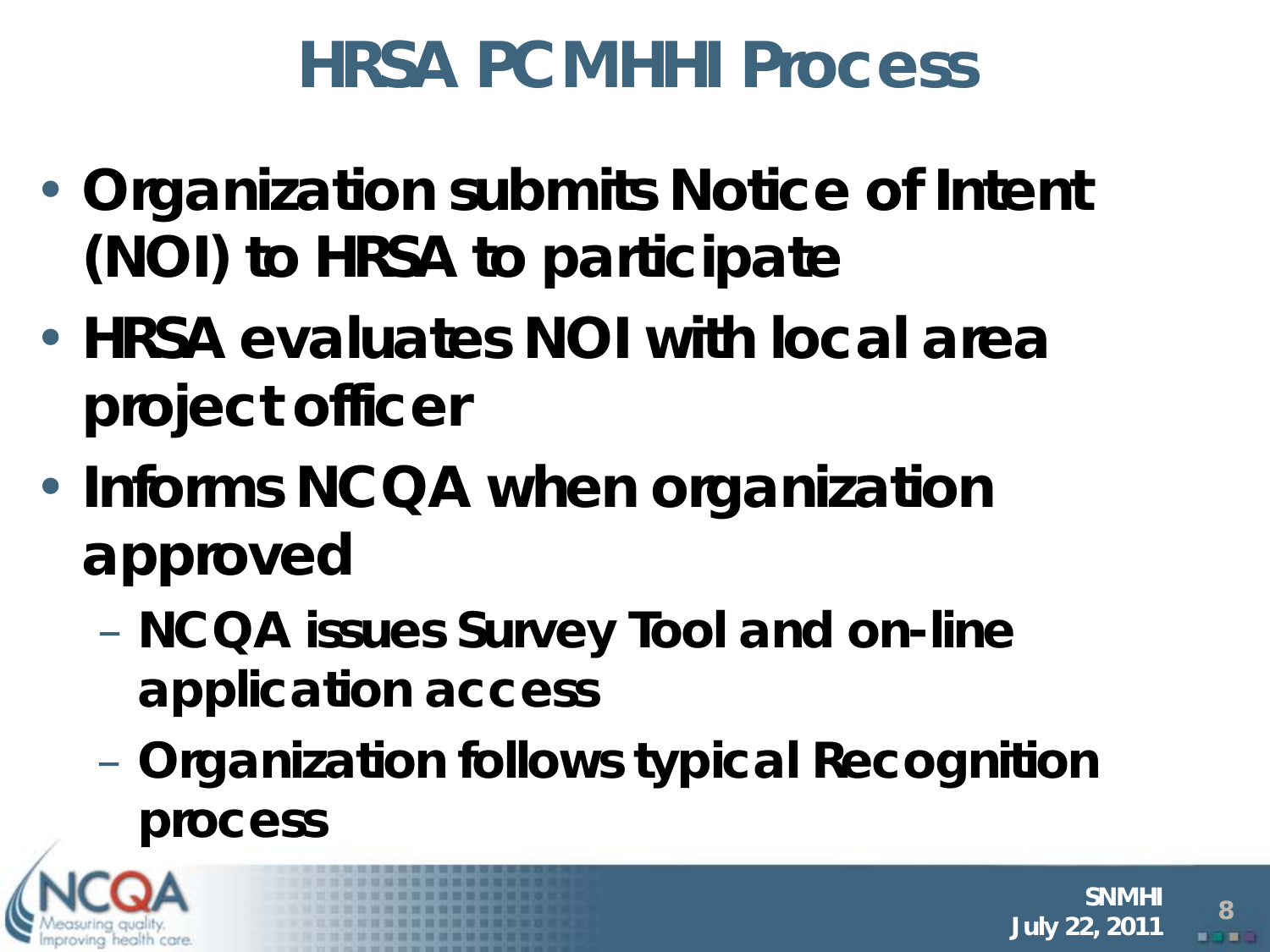#### **HRSA PCMHHI Project Status**

- **31 Community Health Centers Recognized to date**
	- **Majority at Level 3**
	- **All on 2008 Standards**
- **Nearly 460 sites involved in the Initiative**
	- **Original limit was 125, upped to 525 for at least FY 2011**
- **Expect to fill the 525 maximum before the end of the summer**

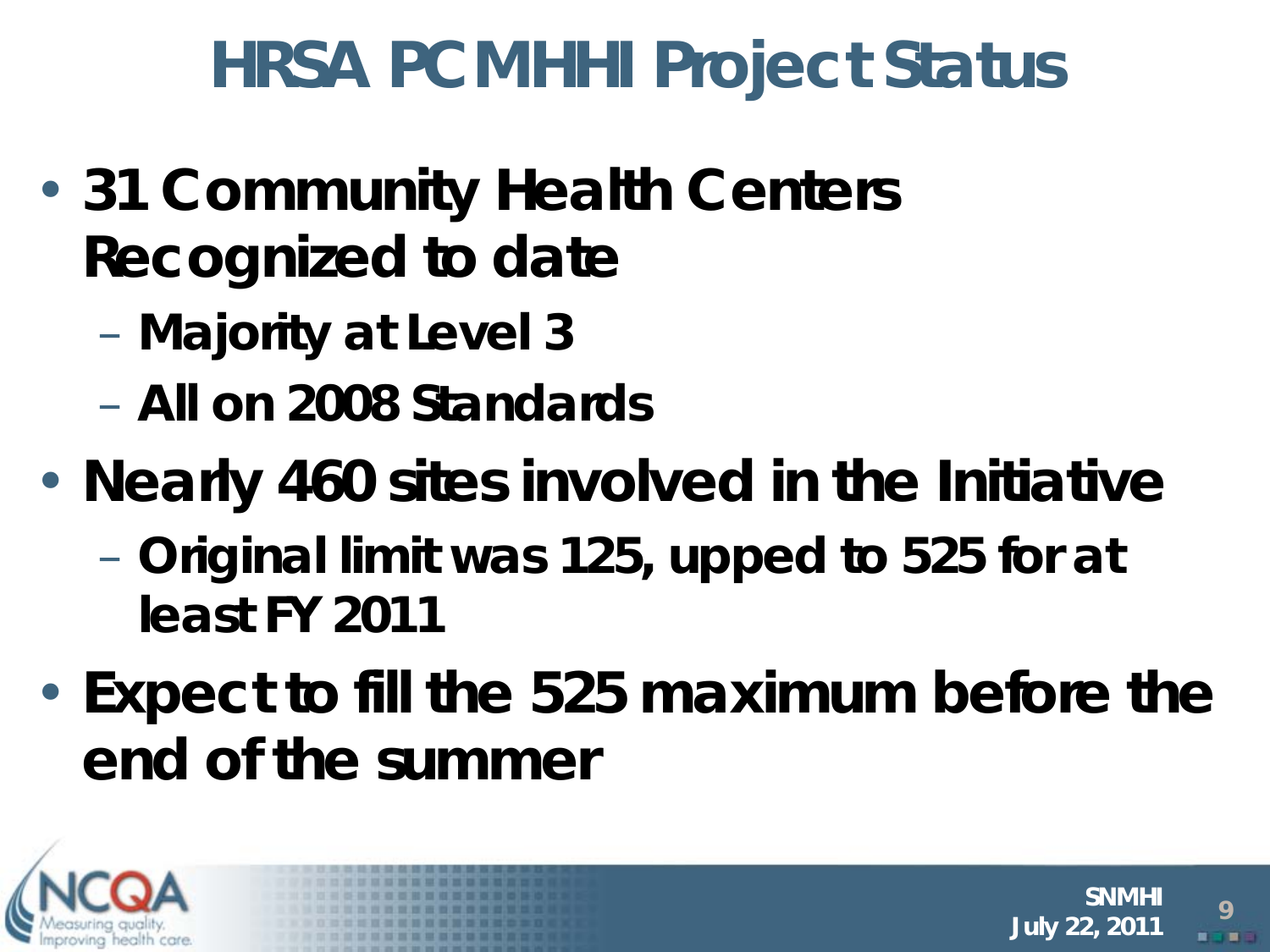**CMS FQHC Advanced Primary Care Practice (APCP) Demonstration Project**

- **Goal is to measure progress by FQHCs toward becoming medical homes**
- **Geared toward FQHCs with significant service to Medicare beneficiaries**
	- **At least 200 beneficiaries "assigned" to the FQHC**
		- •**"Assignment" based on visit history**
- **Demonstration project provides additional reimbursement to assist with changes**

**<sup>10</sup> SNMHI**

**July 22, 2011**

– **\$6/Medicare beneficiary/month**

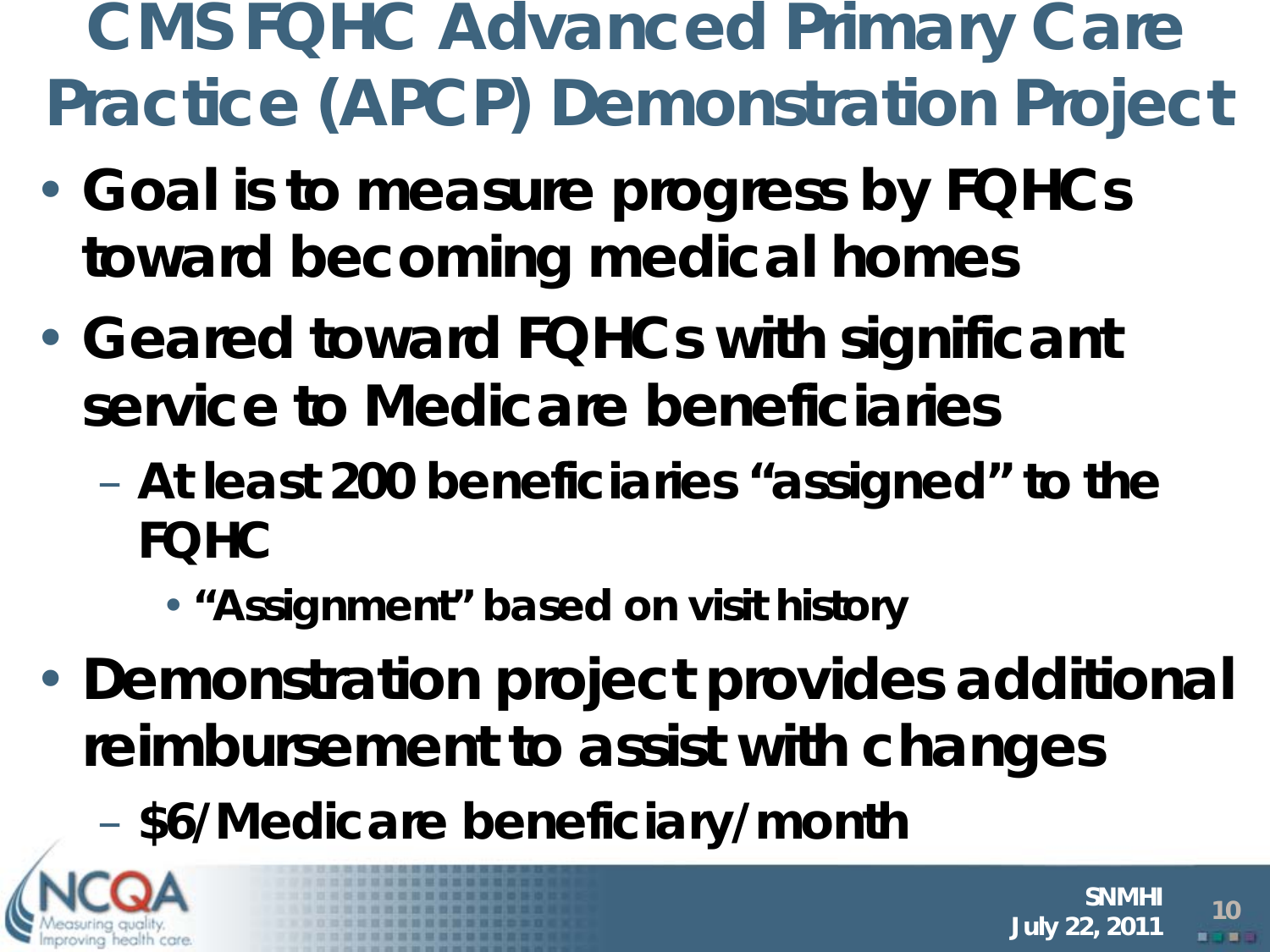#### **CMS Demonstration Project Process**

- **CMS identified list of eligible FQHCs**
	- **Sent invites in June**
	- **Additional invites this week**
		- •**Expanded eligibility requirements**
- **Interested FQHCs complete an on-line application**
- **NCQA provides 2011 PCMH Survey Tool for Readiness Assessment**
- **FQHC completes Readiness Assessment**



**<sup>11</sup> SNMHI July 22, 2011**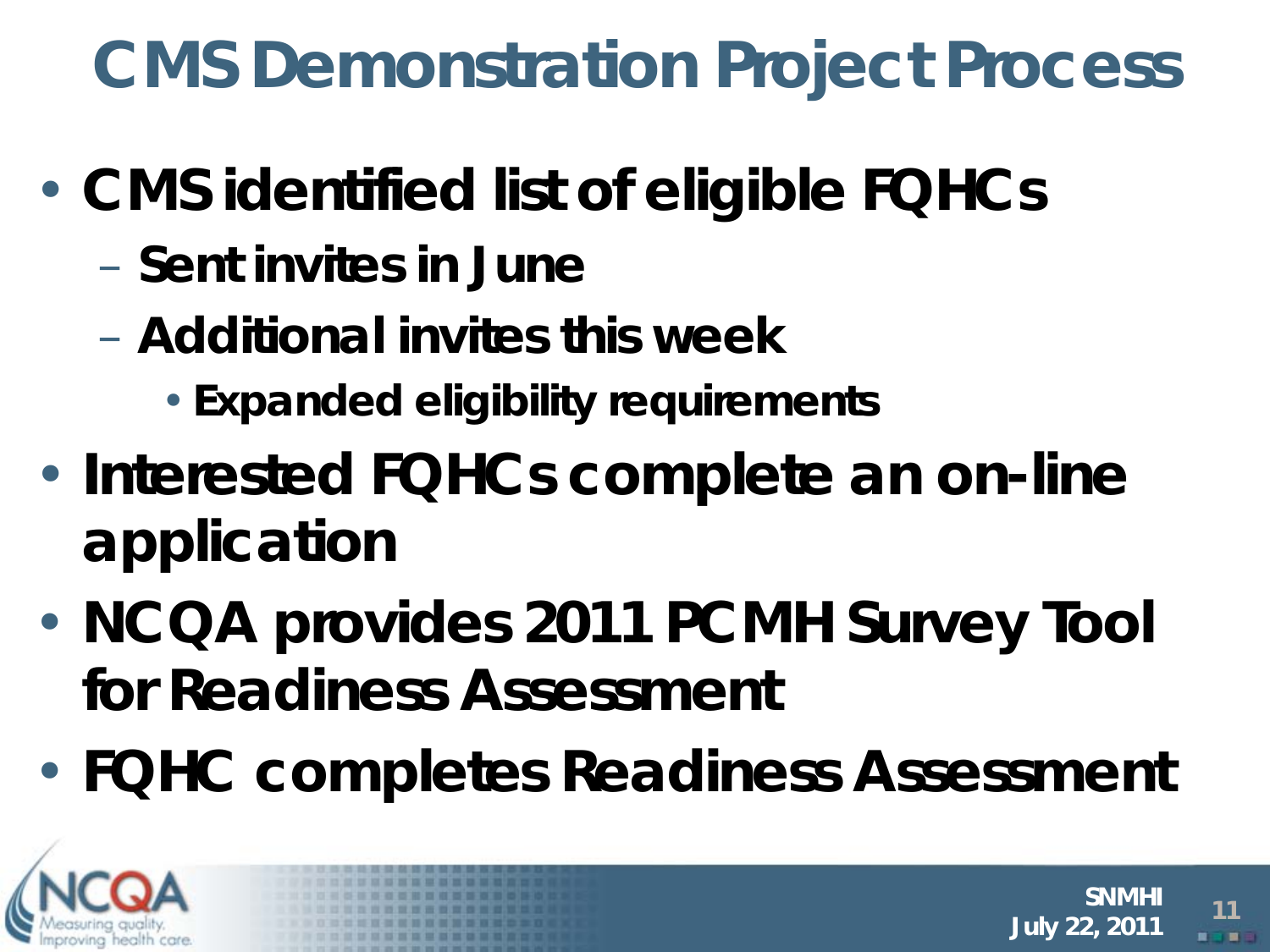### **CMS Timeline**

- **CMS FQHC Advanced Primary Care Demonstration Project launched 6/6/2011**
- **Application Conference Call 6/21/2011**
- **Application period ends 8/26/2011**
	- **Applicants must complete and submit an online application**
	- **Must also complete a Readiness Assessment using the 2011 NCQA PCMH Survey Tool by 9/2/2011**

**<sup>12</sup> SNMHI**

**July 22, 2011**

• **Demonstration Project starts 10/1/2011**

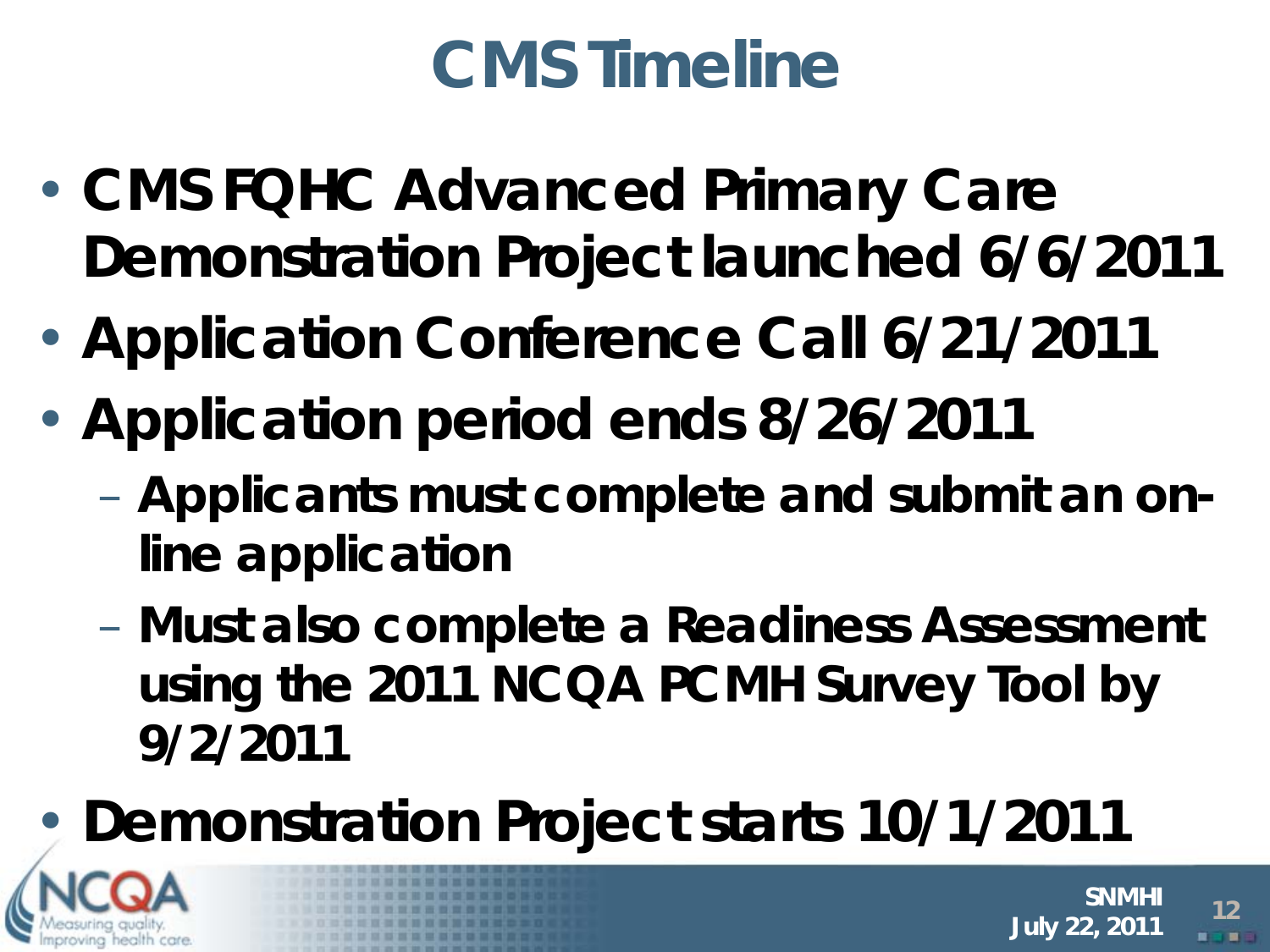## **CMS Timeline II**

- **If more than 500 applicants, a variety of characteristics will be used to determine final 500 participants**
	- **Geography**
	- **Scores on Readiness Assessment**
	- **Participation in other Demonstration Projects**
- **Final Participants notified in late September**
- **Payments begin in October**



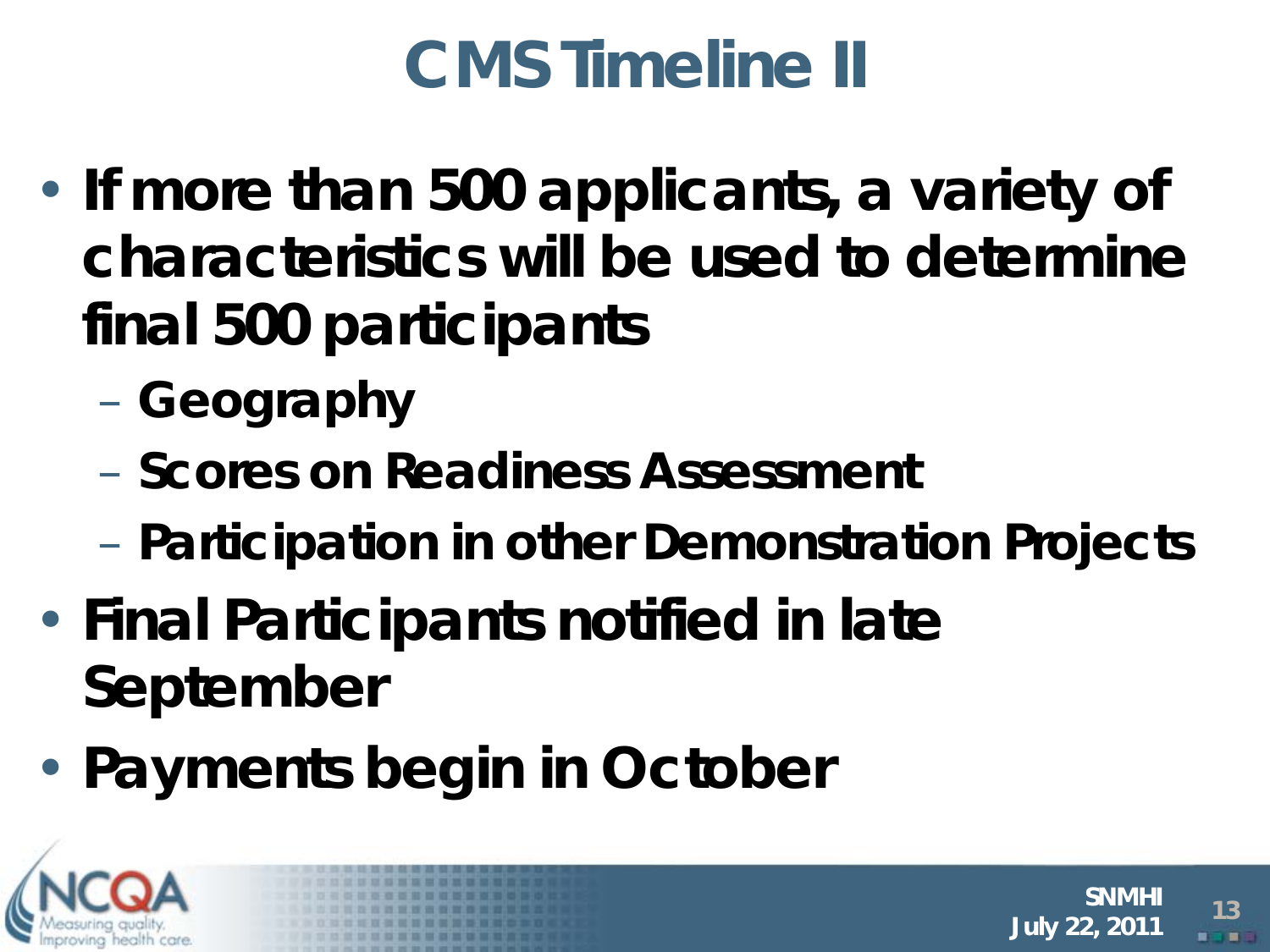### **CMS Demonstration Project Participation**

- **Participants must update Survey Tools every 6 months afterwards**
	- **10% audit to assess validity of responses**
- **Same Technical Assistance as HRSA participants**
- **Participants must agree to pursue NCQA Recognition at Level 3**

**<sup>14</sup> SNMHI**

**July 22, 2011**

• **Participation in both HRSA and CMS projects is possible**

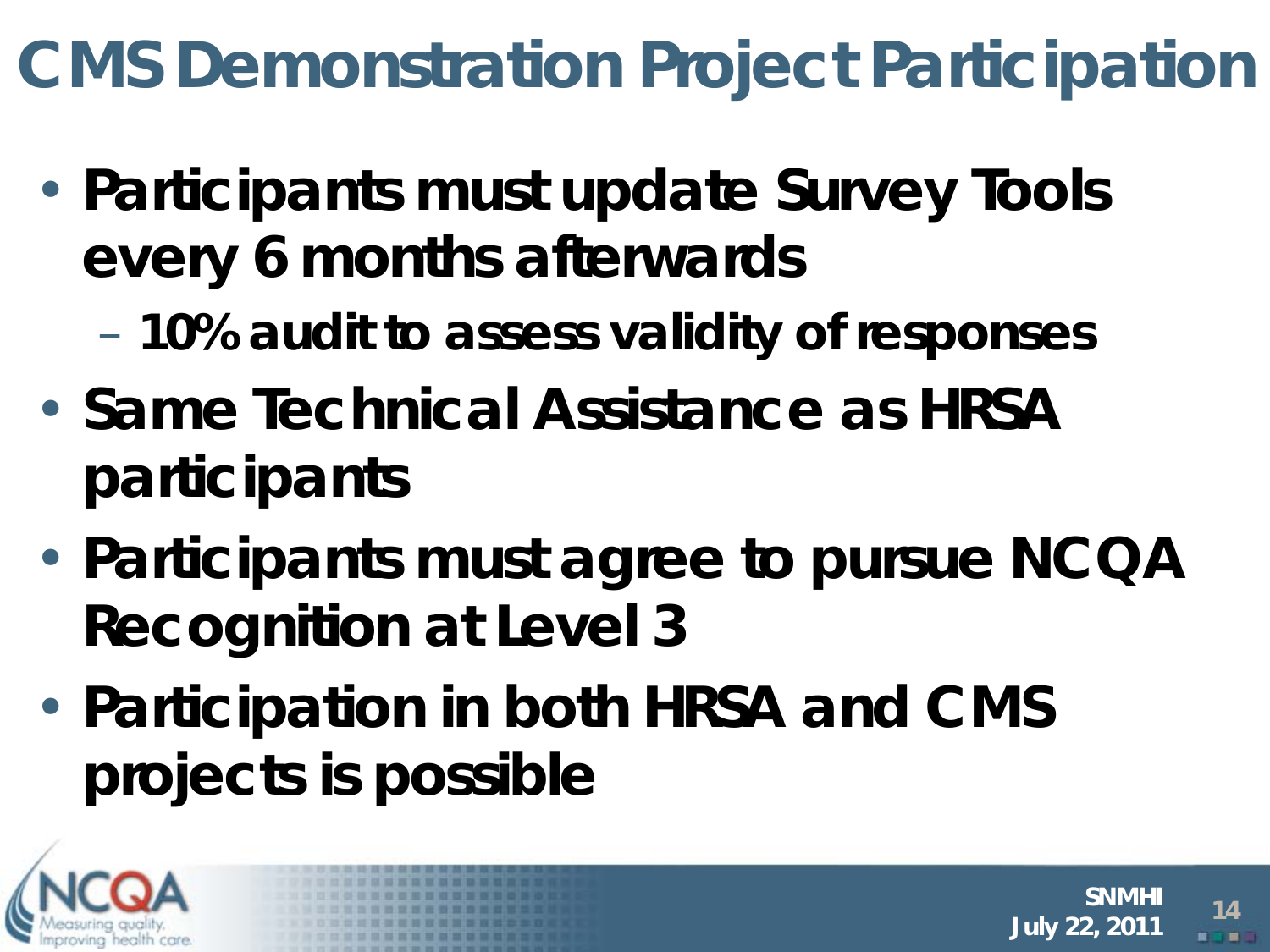#### HIGH PLAINS CHC, COLORADO



Jay Brooke, Executive Director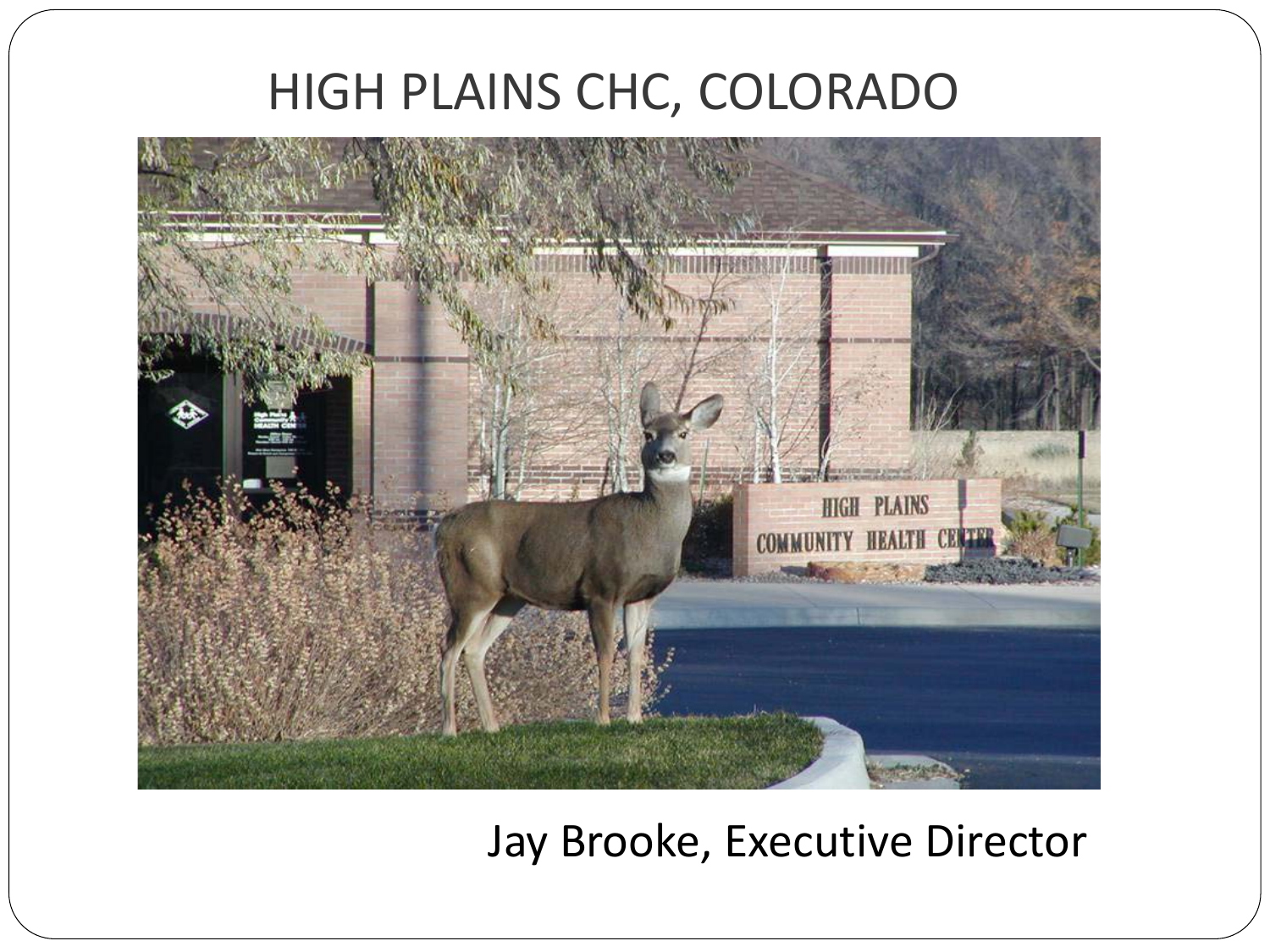#### **Importance of Recognition:**

Why is recognition an important part of PCMH transformation?

- External recognition important to payers (public and private).
- Qualifies practices for enhanced payment in many different demonstrations (public and private).
- Many practices find value in the process of recognition, specifically documenting (or developing) policies and procedures.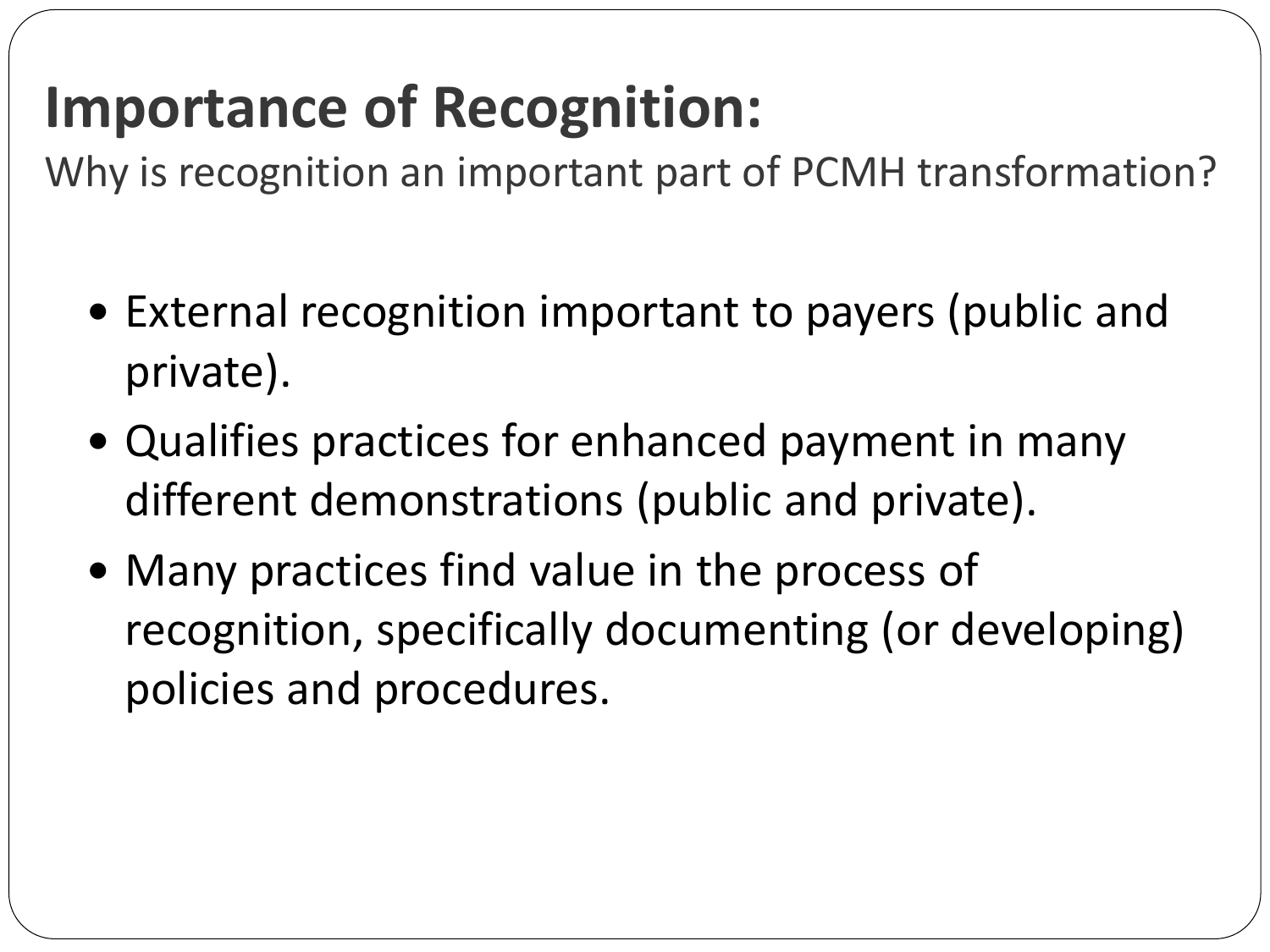## **Update on SNMHI Support for NCQA PCMH Recognition**

- The SNMHI provides support for NCQA PCMH Recognition:
	- Coaching and technical assistance.
	- Funding for survey license and assistance with readiness assessment process.
	- Funding for application costs, if site is not eligible for federal funding.
- We encourage interested sites to apply for the Advanced Primary Care Demonstration.
- We will continue to provide support for SNMHI practices interested in pursuing the FQHC APCP demonstration.
- For more information, contact Anbrit Long, SNMHI Policy Analyst (anbritl@qualishealth.org)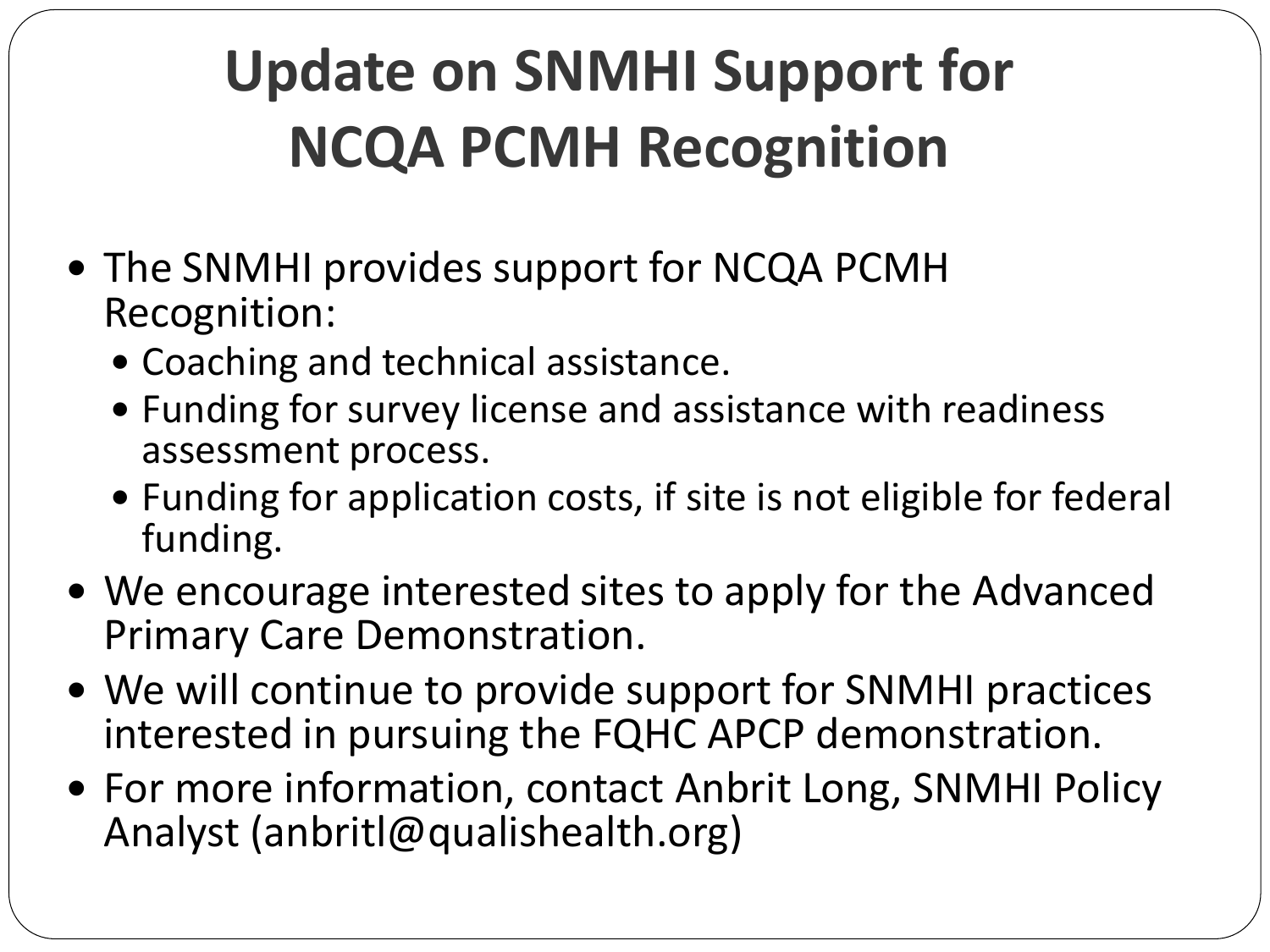### **Update on SNMHI Support for NCQA PCMH Recognition, cont.**

| <b>Regions (Sites)</b> | <b>Achieved</b> | <b>Pursuing</b> | <b>Total</b> |
|------------------------|-----------------|-----------------|--------------|
| Colorado (13)          | 5               |                 | 9            |
| Idaho $(13)$           |                 | 10              | 10           |
| Massachusetts (14)     | 6               | 8               | 14           |
| Oregon (15)            |                 |                 |              |
| Pittsburgh (10)        |                 | 9               | 10           |
| 65                     | 12              | 31              | 43           |